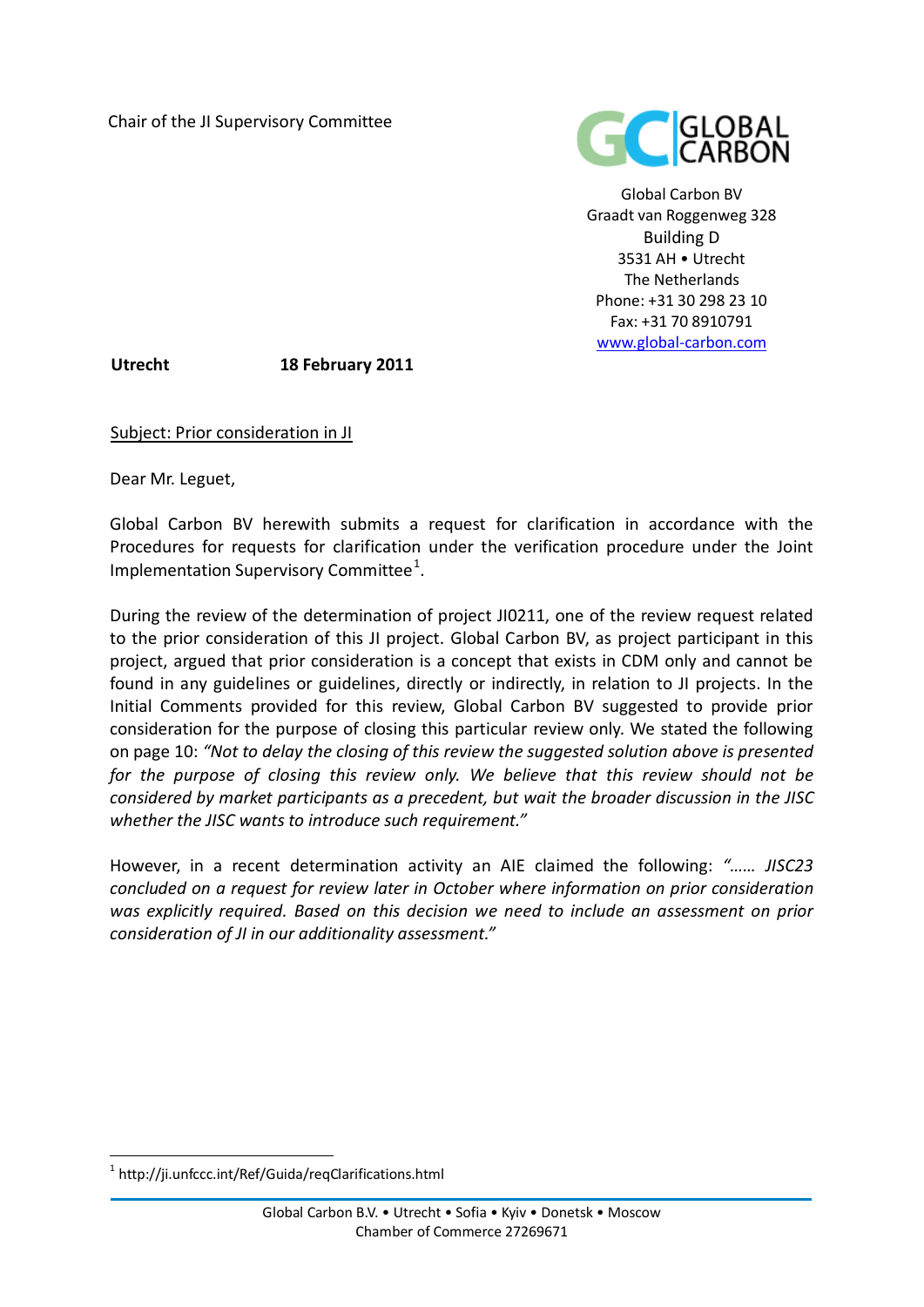Herewith we request the JISC to clarify whether above statement is correct and that prior consideration is a requirement in JI projects. Find attached in the annex the elaboration of Global Carbon BV in this matter.

Sincerely yours,

Lennard de Klerk Managing Director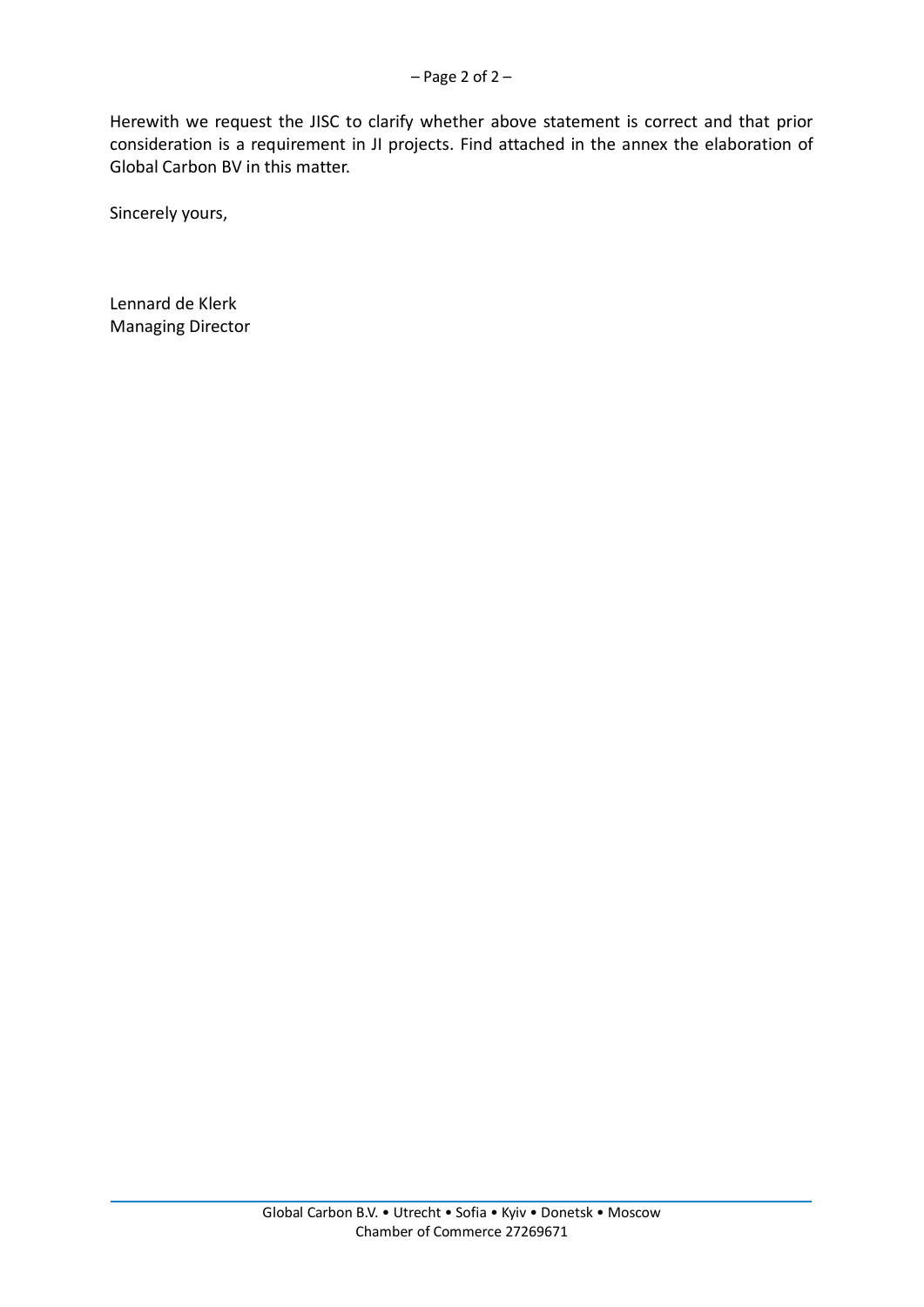# **Annex 2: Elaboration on prior consideration in the context of JI**

## **Background**

In some determinations of JI projects AIEs have requested to demonstrate the so-called "prior consideration of JI". Also in the request for review of project JI0211 it was stated that "... prior consideration of JI which is inherent to the concept of additionality... "<sup>[5](#page-2-0)</sup>. This concept, hereinafter referred to as prior consideration, has its roots in CDM projects and is explained as the demonstration of the fact "that the CDM benefits were considered necessary in the decision to undertake the project as a CDM project activity"<sup>[6](#page-2-1)</sup>.

In JI there is no *explicit* mentioning that prior consideration should be demonstrated. This paper analyses if prior consideration can be considered as an *implicit* requirement, in particular for projects already implemented. This analysis is based on an assessment of the JI guidelines adopted by the Conference of the Parties serving as the Meeting of the Parties (CMP) to the Kyoto Protocol (KP) and the relevant guidance and guidelines issued by the JI Supervisory Committee (JISC), further referred to as 'JI Rules'.

## **Definitions and assumptions**

- 'JI Guidelines' means the 'Guidelines for the implementation of Article 6 of the Kyoto Protocol';
- 'Guidance' means 'Guidance on criteria for baseline setting and monitoring', version 02;
- 'PDD user guidelines' means 'Guidelines for users of the joint implementation project design document form', version 04;
- 'PDD form' means 'Joint Implementation Project Design Form', version 01;
- 'CDM tool' means 'Tool for the demonstration and assessment of additionality', version 05.2.
- For simplicity the starting date of the project equals the date of the investment decision;
- A JI specific approach is taken for setting a baseline and that the CDM Tool is used for proving additionality.

## **The essence of a JI project**

Article 6, par. 1 (b) of the Kyoto Protocol states that "any such project provides a reduction in emissions by source, or an enhancement of removals by sinks, that is additional to any that would otherwise occur". In essence a JI project consists of two components being a) that here should be a *reduction* and b) that this reduction is *additional to any that otherwise would occur*.

In the relevant JI rules these two elements are treated separately:

a) The reductions is being proven by setting a baseline which is done in section B.1 (baseline setting) of the PDD. Should the emissions of the project scenario be below the emissions of the baseline scenario, the first element of a JI project (i.e. reductions) is proven.

<sup>-&</sup>lt;br>5

<span id="page-2-0"></span>[http://ji.unfccc.int/JI\\_Projects/DB/5WN6N4R5K3L8QH20EWB7DPTHL4008R/Determination/Bureau%20Veritas](http://ji.unfccc.int/JI_Projects/DB/5WN6N4R5K3L8QH20EWB7DPTHL4008R/Determination/Bureau%20Veritas%20Certification1276093168.48/Review/RFR_JISCGQRZ3IHDQV3DTLVF6N9O97BUIFQC0A) [%20Certification1276093168.48/Review/RFR\\_JISCGQRZ3IHDQV3DTLVF6N9O97BUIFQC0A](http://ji.unfccc.int/JI_Projects/DB/5WN6N4R5K3L8QH20EWB7DPTHL4008R/Determination/Bureau%20Veritas%20Certification1276093168.48/Review/RFR_JISCGQRZ3IHDQV3DTLVF6N9O97BUIFQC0A)

<span id="page-2-1"></span> $6$  CDM EB 41, Annex 46, p 1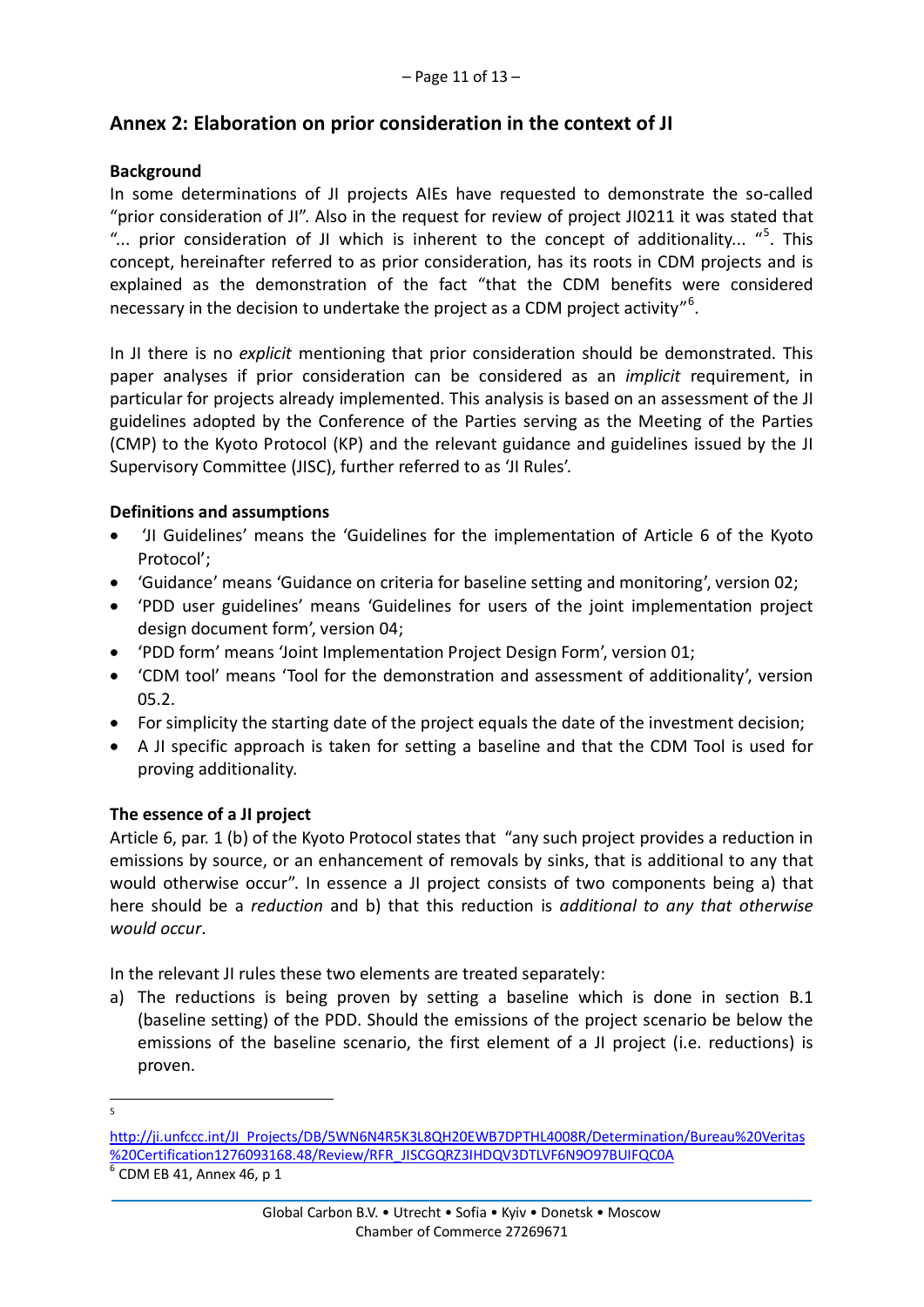b) The second requirement of a JI project "additional to any that otherwise would occur" should be provided in section B.2 of the PDD and in the Guidance is referred to as "Additionality". If it can be proven that the project scenario does not equal the identified baseline scenario, additionality is proven.

## **Baseline setting (section B.1 of PDD)**

Guidance paragraph 13a says: "The baseline of a JI project is the scenario that reasonably represents the anthropogenic emissions by source or anthropogenic removals by sinks of GHGs that would occur *in the absence* of the proposed project." This guidance is repeated in paragraph 20a: "…is the scenario that reasonable represents the anthropogenic emission …. that would occur *in the absence* of the project".

Furthermore guidance paragraph 24: "A baseline shall be identified by listing and describing plausible future scenarios on the basis of conservative assumption and selecting the most plausible one". In section B.1 future scenarios are to be listed and the most plausible one is to be selected as the baseline.

Here it is important to note that the baseline is a scenario that occurs *in the absence* of the proposed project. This excludes the possibility that, in the context of baseline setting in section B.1, the baseline scenario equals the proposed project scenario. Note that the latter is being checked under additionality, section B.2.

## **Additionality (section B.2 of the PDD)**

Guidance annex 1 paragraph 2: "Having identified a baseline, additionality can be demonstrated, inter alia, by using one of the following approaches" where option (c) allows to use the CDM Tool: "Application of the most recent version of the "Tool for the demonstration and assessment of additionality" approved by the CDM Executive Board…..".

In the CDM Tool realistic and credible alternatives *to the project activity* have to be identified (step 1). Then one have to show that the project, without taking the JI incentive into account, would be financially not attractive (step 2) or that the project faces barriers preventing the project being implemented (step 3). By fulfilling step 2 or step 3 one demonstrates that the proposed project is not the identified baseline of section B.1. A final check is performed through a so-called Common Practise Analysis (step 4). If all steps are met additionality is deemed proven. The CDM tool does not require proving prior consideration.

## **JI projects already in operation**

Some JI projects have been determined after the Starting Date of the project or after the Starting Date of the Crediting Period. When developing the PDD of such project it is important that the PDD does not reflect the situation at the date of writing the PDD, but at the Starting Date of the project. In other words, the PDD should reflect the future plausible scenarios available to the Project Participant before or at the Starting Date and that in the additionality proof assumptions should be taken that were relevant on or before the Starting Date of the project. The most plausible scenario in absence of the project can be identified and it can in principle be shown that the project was financially not attractive or faced barriers. No prior consideration is required in this process.